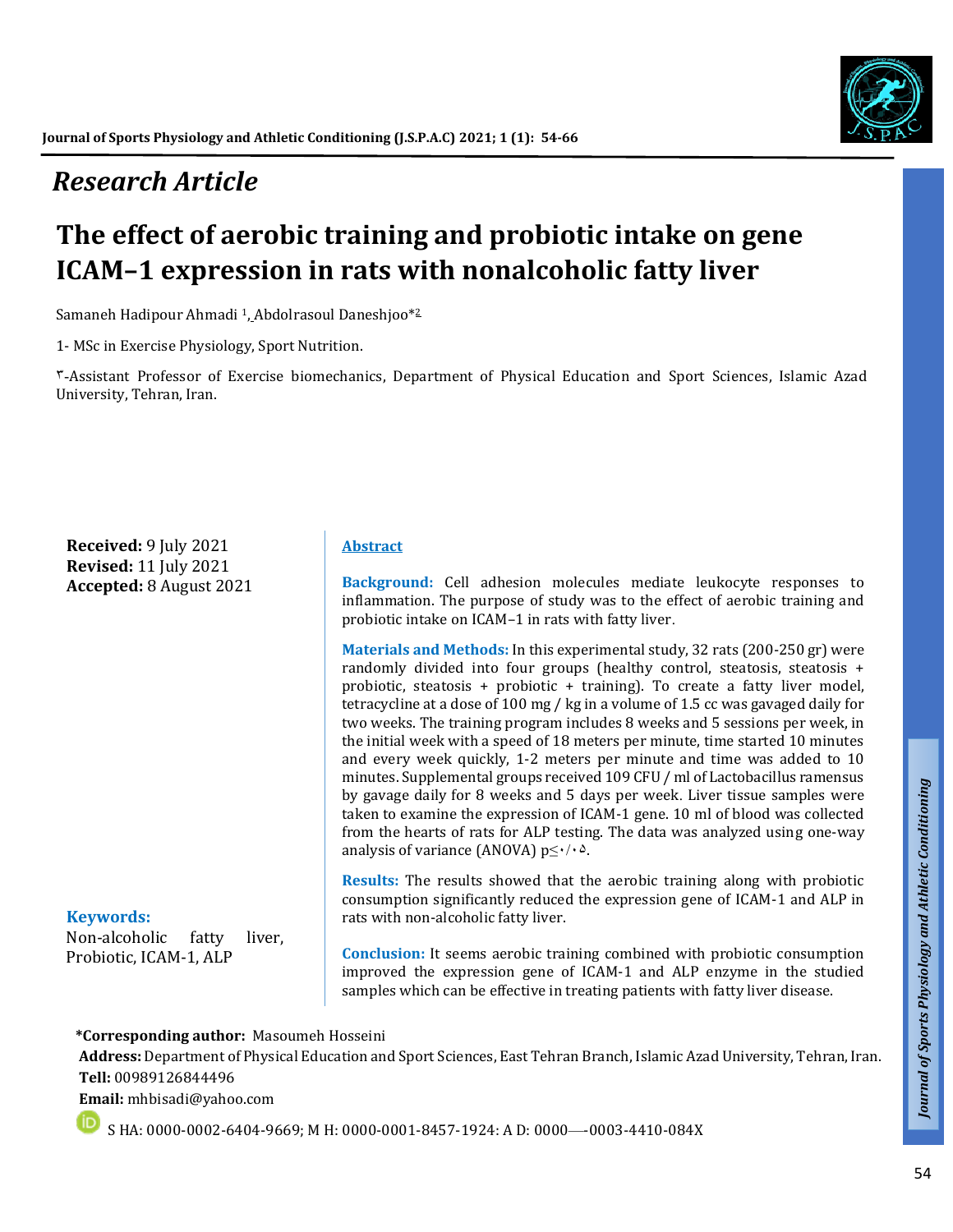# **1. Introduction**

Non-alcoholic fatty liver disease is the most common liver dysfunction associated with increased accumulation of visceral fat, blood lipids, hypertension, and diabetes(1). This disease is caused by the deposition and accumulation of large fat particles in the cytoplasm of liver cells at a rate of 5% or more of liver weight and includes a wide range of symptoms from simple steatosis to steatosis with inflammation or without fibrosis and cirrhosis, the incidence of which has increased significantly in recent years as a result of obesity due to sedentary lifestyle and poor eating habits (2, 3). Common enzymes measured in liver disease include aspartate aminotransferase (AST), alanine aminotransferase (ALT), and alkaline phosphatase (ALP). Liver disease is the most important factor in increasing serum transaminases. ALP activity is found in most organs of the body and is particularly associated with cell surface membranes in the small intestinal mucosa and renal tubules, bone, and liver. It also increases slightly in most jaundice disorders caused by liver damage (4). Studies have shown that in NAFLD, impaired lipoprotein metabolism and accumulation of oxidized LDL increase the risk of endothelial cell damage, including adhesion molecules, and cause endothelial dysfunction. One of these molecules is the Intercellular Adhesion Molecule (ICAM-1). ICAM-1 glycoprotein is a cell surface expressed in endothelial, epithelial, fibroblast, and hepatocyte cells (5). A positive correlation has been observed between serum ICAM and the degree of hepatic fibrosis in NAFLD patients. Evidence suggests that ICAM expression is high in patients with NAFLD; several mechanisms, such as increasing oxidative stress, increase ICAM expression in NAFLD patients (6).

ICAM expression in damaged hepatic stellate cells increases the entry of inflammatory molecules into them (7). Studies have shown that aerobic training by improving glucose control, lipid oxidation by increasing glucose transport in striated muscle, glycogen synthase expression and activity in insulin receptors, glycogen storage in muscle and liver, and increased triglyceride synthesis in muscle cells. reducing the accumulation of fatty acid metabolites and suppressing the inflammatory state associated with insulin resistance violate this cycle (8). Researchers have suggested a combination of proper diet and physical activity to prevent and treat this disease (9). In recent years, probiotics have been discussed as a possible alternative to treating various diseases such as NAFLD (10). The World Health Organization describes probiotics as living microorganisms that, when consumed in sufficient quantities, have beneficial effects on the host body. The reported preventive and therapeutic effects of these microorganisms include balance in the intestinal microbial flora; lowering blood cholesterol levels; improve blood pressure; Diabetes, gastrointestinal diseases; Improve the immune system and reduce the risk of various types of cancer (11, 12). Nabavi et al. (2016) reported that consumption of probiotic yogurt improved levels of liver enzymes, total cholesterol and low-density lipoprotein in the studied samples (13). Rafraf et al. (2015) reported that consumption of probiotic yogurt reduced serum ALT and AST concentrations in patients with NAFLD and may be beneficial in improving fatty liver disease (14).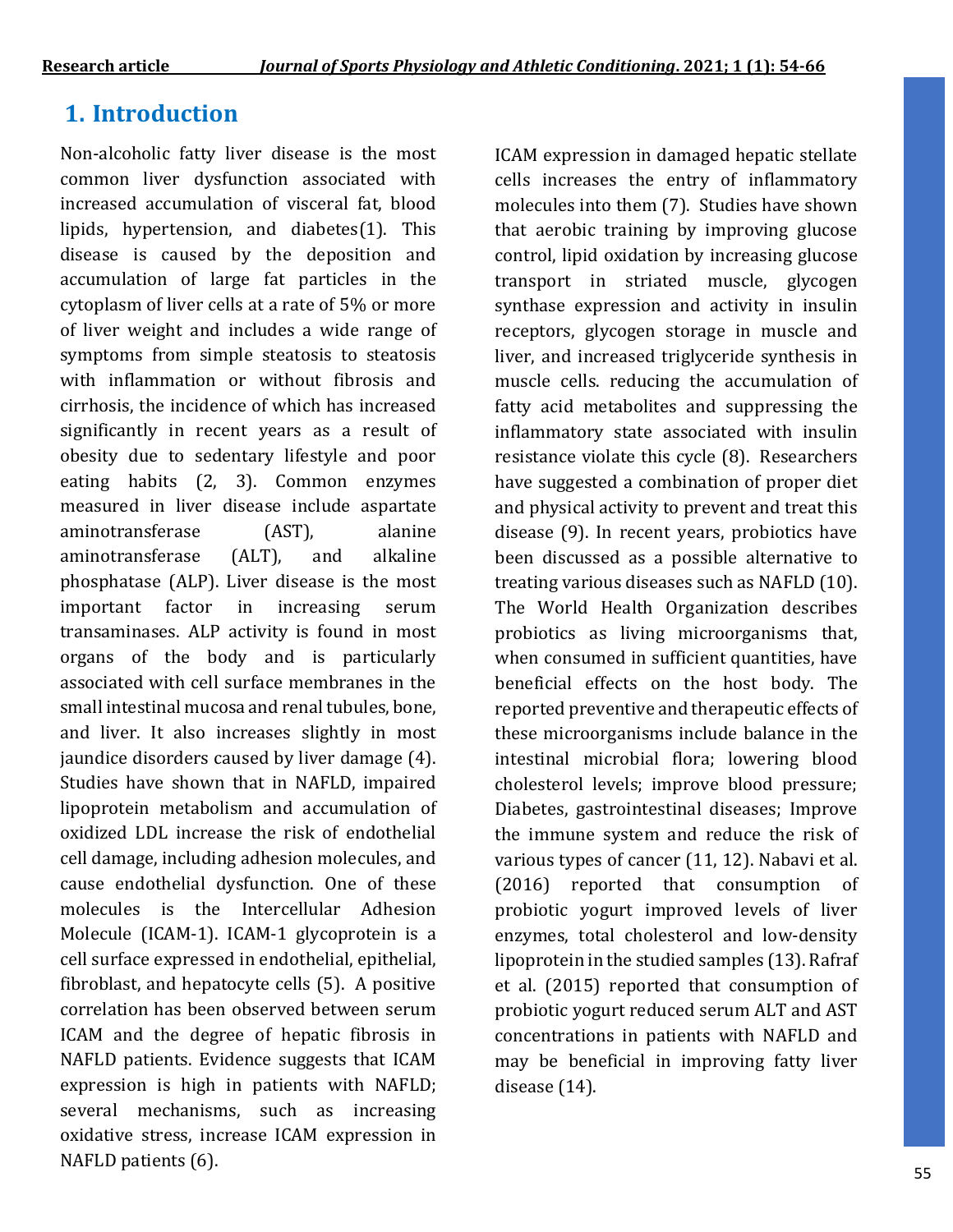Due to recent research and some contradictory results on the effect of aerobic training and probiotic consumption on ICAM-1 gene expression in fatty liver patients, also no research on the synergistic effect of training and probiotics on ICAM-1 gene expression has been studied in patients with fatty liver; the need for further studies was felt. Therefore, the researcher intended to investigate the effect of probiotic use with aerobic training on ICAM-1 in male rats with NAFLD.

## **2. Materials and Methods**

#### **Subjects**

This experimental study was conducted as a post-test design with a control group in the laboratory of the Faculty of Humanities of Sari Azad University in 2020. In this study, 32 male Wistar rats aged 10 weeks (weight range 200- 250 g) were selected from the Animal Breeding Center of Sari Azad University and transferred to the laboratory. After familiarizing and adapting to the new environment, rats were randomly divided into four groups of 8 healthy, modeled (steatosis), steatosis + probiotic, steatosis + probiotic + training. All rats in standard conditions (average temperature 22 ± 2 ° C and air humidity 55 ±5% and light cycle to dark 12:12) with free access to water and food for laboratory animals in transparent polycarbonate cages in number 8 Some were kept. To produce fatty liver, tetracycline at a dose of 100 mg / kg at a volume of 1.5 cc per rat was gavaged daily for two weeks.

#### **Training protocol**

Table 1 shows the aerobic training protocol of rats with non-alcoholic fatty liver. Before starting the training and in order to get acquainted with how to work on the treadmill, the rats in the training group trained for five minutes at a speed of 8-10 m / min with zero slope for five sessions in one week. The main training program was done in such a way that in the first week with a speed of 18 meters per minute, the time started 10 minutes and every week quickly, 1-2 meters per minute and time was added to 10 minutes so that in the fourth week the speed 22 meters per minute and time reached 40 minutes. It was also intended to warm and cool the animals five minutes before and after training (15).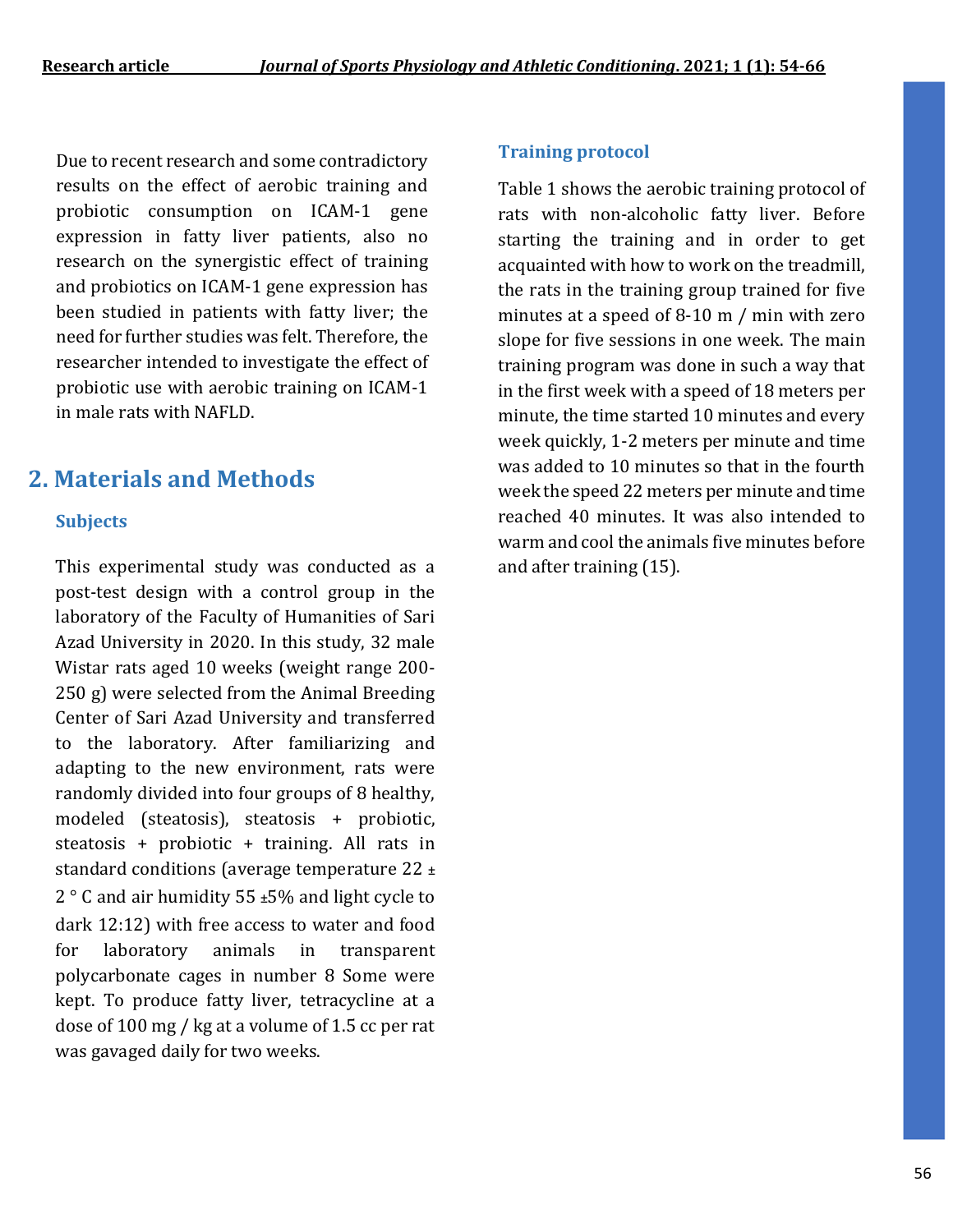|                      | <b>First</b>  | second         | <b>Third</b>   | Fourth                 | <b>Fifth</b>            | sixth      | Seventh          | Eighth |
|----------------------|---------------|----------------|----------------|------------------------|-------------------------|------------|------------------|--------|
| <b>Activity time</b> |               |                |                |                        |                         |            |                  |        |
| (weeks)              |               |                |                |                        |                         |            |                  |        |
|                      | $\mathcal{L}$ | $\mathsf{r}$ . | $\mathbf{r}$ . | $\mathfrak{r}$ .       | $\Delta$ .              | $\Delta$ . | $\mathfrak{c}$ . | 5.     |
| <b>Running time</b>  |               |                |                |                        |                         |            |                  |        |
| (minutes)            |               |                |                |                        |                         |            |                  |        |
| <b>Running speed</b> | ١٨            | $\mathbf{r}$ . | $\mathbf{r}$   | $\mathsf{Y}\mathsf{Y}$ | $\mathbf{Y} \mathbf{F}$ | ۲۶         | ۲۶               | ٢٨     |
| (meters per minute)  |               |                |                |                        |                         |            |                  |        |

### **Table 1: Aerobic training protocol for rats with non-alcoholic fatty liver**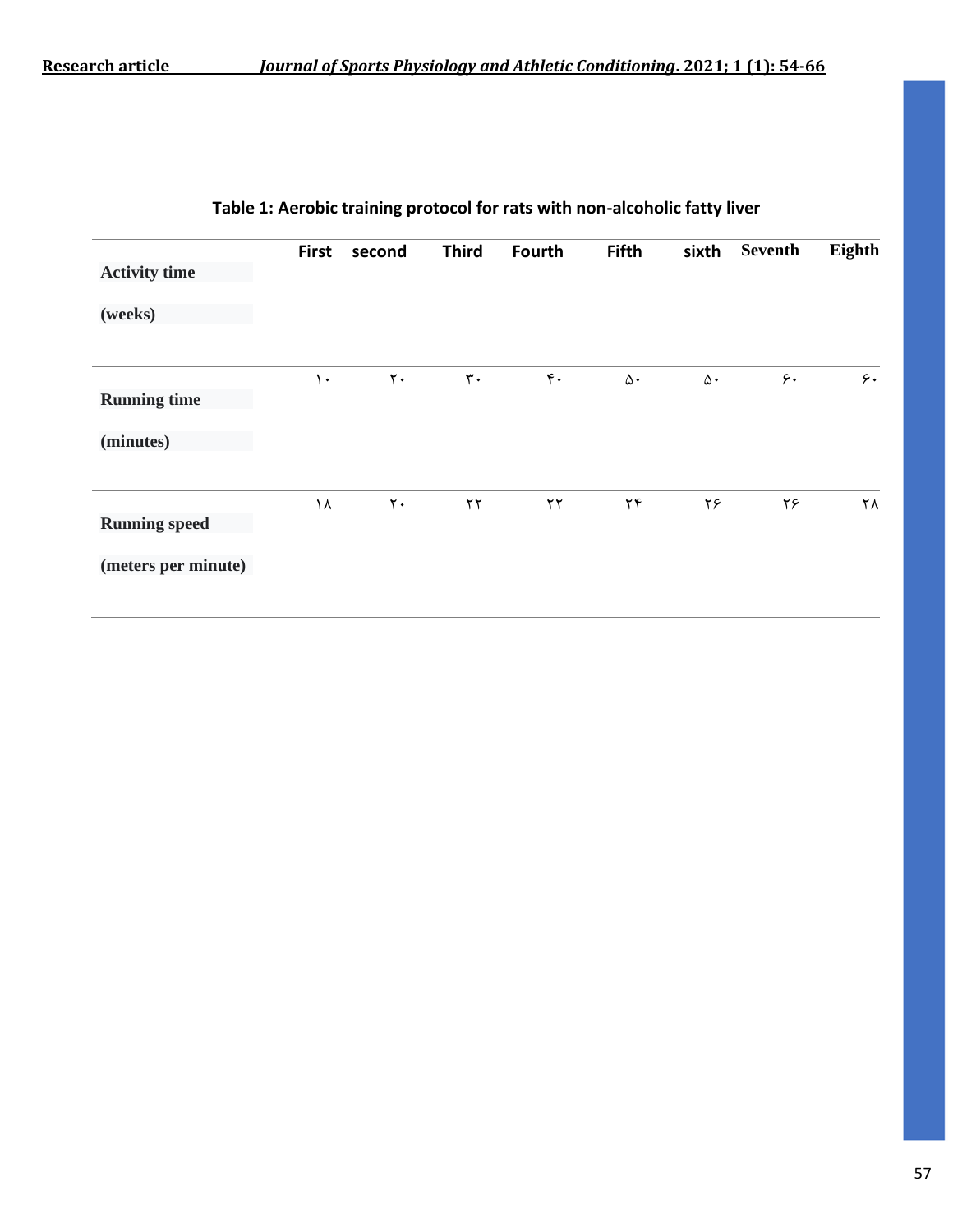The inclination of the device in the exercise was zero degrees and the speed was set in meters per minute (measure of the intensity of the exercise). All stages of the above research were approved by the ethics committee of the Islamic Azad University, Sari branch, with license number 139427.

Lactobacillus ramensus GG (PTCC1637) was purchased as lyophilized in standard vials from the Scientific and Industrial Research Organization of Iran (Tehran, Iran). The bacteria were cultured in MRS medium (Biogooya, Tehran, Iran) enriched with L-cysteine HCL and incubated for 24 hours in an incubator at 37 ° C. Supplementary groups received 109 CFU / ml of Lactobacillus ramensus GG by gavage daily for 8 weeks and 5 days per week (16). Animal sampling was performed 48 hours after the last training session (to eliminate the acute effect of training). For this purpose, the animals were first anesthetized by peritoneal injection of ketamine  $(50-30 \text{ mg} / \text{kg})$  and xylazine  $(3-5 \text{ mg} / \text{kg})$  and then killed. For molecular studies on the level of gene expression, tissue RNA extraction was performed in all study groups according to the protocol of the manufacturer (Kiagen, Germany). First, 200-300 Landa chiazoles were added to the Ovums and stored at -80 ° C for 24 hours. After 24 hours, the plaque in the cryotube was crushed by semi-freezing with a sampler, then slightly pipetted. About 100 Landa chloroforms were then added to the sample to lysis the cells. After 1 minute, the solution was centrifuged at 12,000 rpm for 10 minutes.

After centrifugation, the solution was divided into three phases: the upper part of the tube, which was clear and contained RNA, the middle part of the tube, which was white and contained lysed tissue, and the lower part of the tube, which was pink and contained chiazol. The clear liquid at the top of the tube containing the RNA was gently removed and placed in a DEPC microtube. Then 1 cc of isopropranol was poured on clear RNA and stirred by hand for 1 minute. Isopropranol is clear and RNA is clear, but when the two are mixed together they form a turbid liquid. It is better to put the obtained solution at -80 degrees overnight. After adding isopropranol, the samples were centrifuged at 12,000 rpm for 10 minutes. After removing from the centrifuge, the supernatant was drained and 1 cc of 70 alcohol was added. After vortexing, the mixture was centrifuged at 7500 rpm for 10 minutes. The supernatant was then drained with a sampler and then the plaque was dried inside a microtube. After extracting RNA with high purity and concentration from all samples, cDNA synthesis was performed according to the protocol of the manufacturer (Fermentas, USA) and then the synthesized cDNA was used for reverse transcription reaction.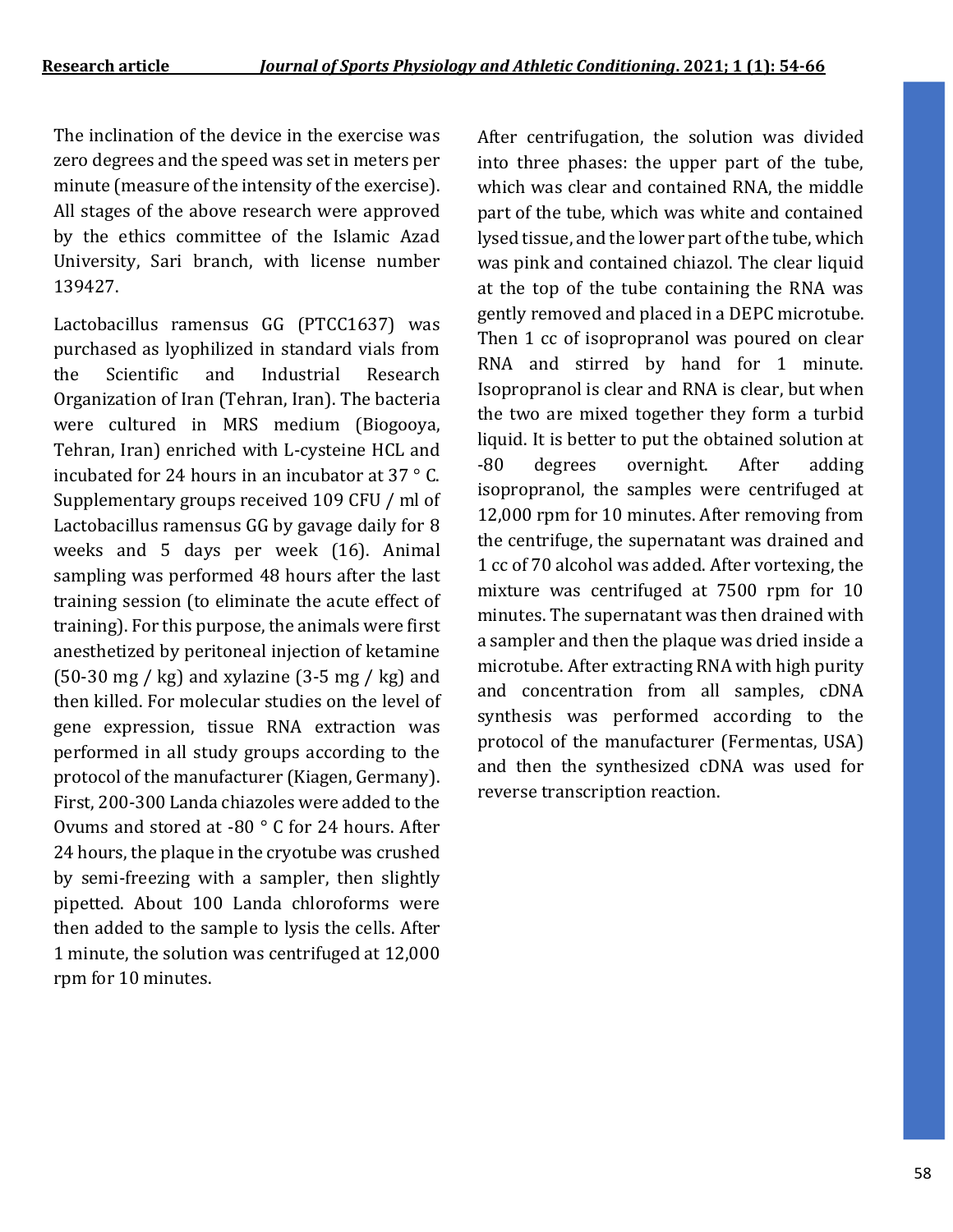First, all designed primers related to all genes were examined and then gene expression was evaluated using quantitative q-RT PCR.

The RT-qPCR technique was used to quantitatively confirm the expression of the studied genes. For this purpose, using chiazol solution, the RNA of all cells was extracted according to the synagen protocol and exposed to DNase I Fermentas to ensure contamination with genomic DNA. Then the quality of the extracted RNAs was evaluated by spectrophotometry (Kiagen DPI-1). To prepare a single-stranded cDNA from primer (Oligo dt MWG-Biotech, Germany) and reverse transcription enzyme (Fermentas) was performed according to the relevant protocol. To design gene-specific primers, the gene sequence encoding ICAM-1 (as the target gene) and the GAPDH sequence (as the reference gene) were first extracted from the National Center for Biotechnology Information (NCBI) database. Then, primer pairs were designed using Fast PCR software (Table 2).

Serum ALP enzyme activity was measured using Pars Azmoun kits with a sensitivity of less than 3 international units per liter and a coefficient of variation of 1.4% with the help of RA-1000 autoanalyzer manufactured by Techni Com Company by enzymatic metering method. The required collected information was analyzed by SPSS software version 24 at a significant level (P≥0.05). Kolmogorov-Smirnov test was used to determine the normality of data distribution and Leven test was used to check the homogeneity of variances. To determine the significance of the differences between the variables between the research groups, one-way analysis of variance and Ben Foroni post hoc test were used.

#### **Table 2: Design of specific gene primers**

| Gene         | Primer Sequence (5'-3') | <b>Product Size (bp)</b> | <b>Accession Number</b> |  |
|--------------|-------------------------|--------------------------|-------------------------|--|
| ICAM1        | F: CGCCAGAGGAAGATCAGGAT | 162                      | NM 012967.1             |  |
|              | R: AGGTGGGTGAGGGGTAAATG |                          |                         |  |
| <b>GAPDH</b> | F: CAAGTTCAAGGGCACAGTCA | 102                      | NM 017008.4             |  |
|              | R: CCCCATTTGATGTTAGCGGG |                          |                         |  |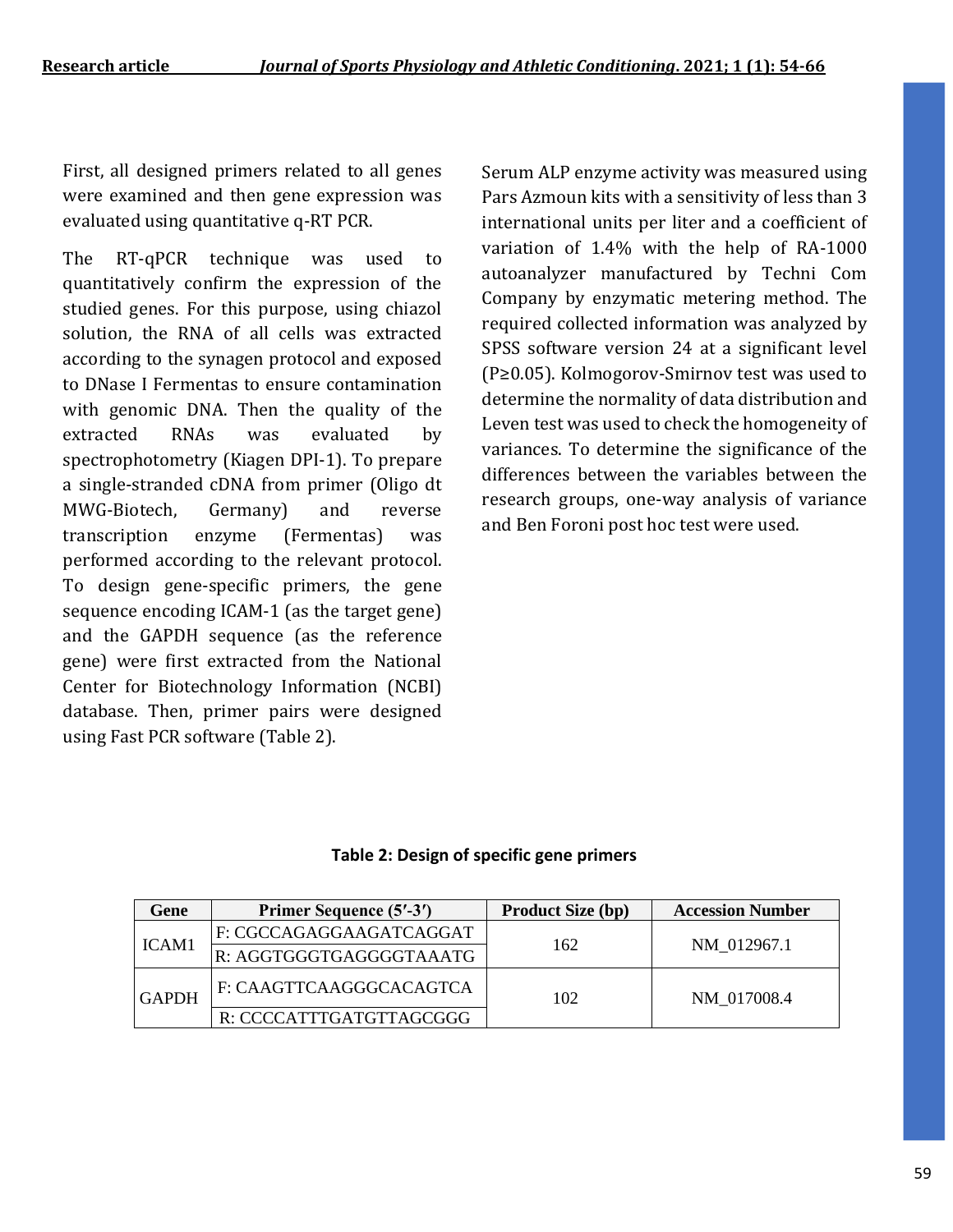# **3. Results**

Figure 1 shows Comparison of the average ICAM-1 (Pico g / ml) of the four groups. Figure 2 shows Comparison of the average ALP (International Unit per Liter) of the four groups .The results of one-way analysis of variance showed that there was a significant difference between the expression variables of ICAM-1 gene in the four study groups  $(P = 0.001)$ , which was the difference between the control group with the patient group and the patient group with the training + probiotic group.

The results showed that there was a significant difference between the ALP variable in the four groups  $(P = 0.000)$ ; There was a difference between the control group with all groups and the patient group with the probiotic group and the training + probiotic group.



Figure 1. Comparison of the average ICAM-1 (Pico g / ml) of the four groups



Figure 2. Comparison of the average ALP (International Unit per Liter) of the four groups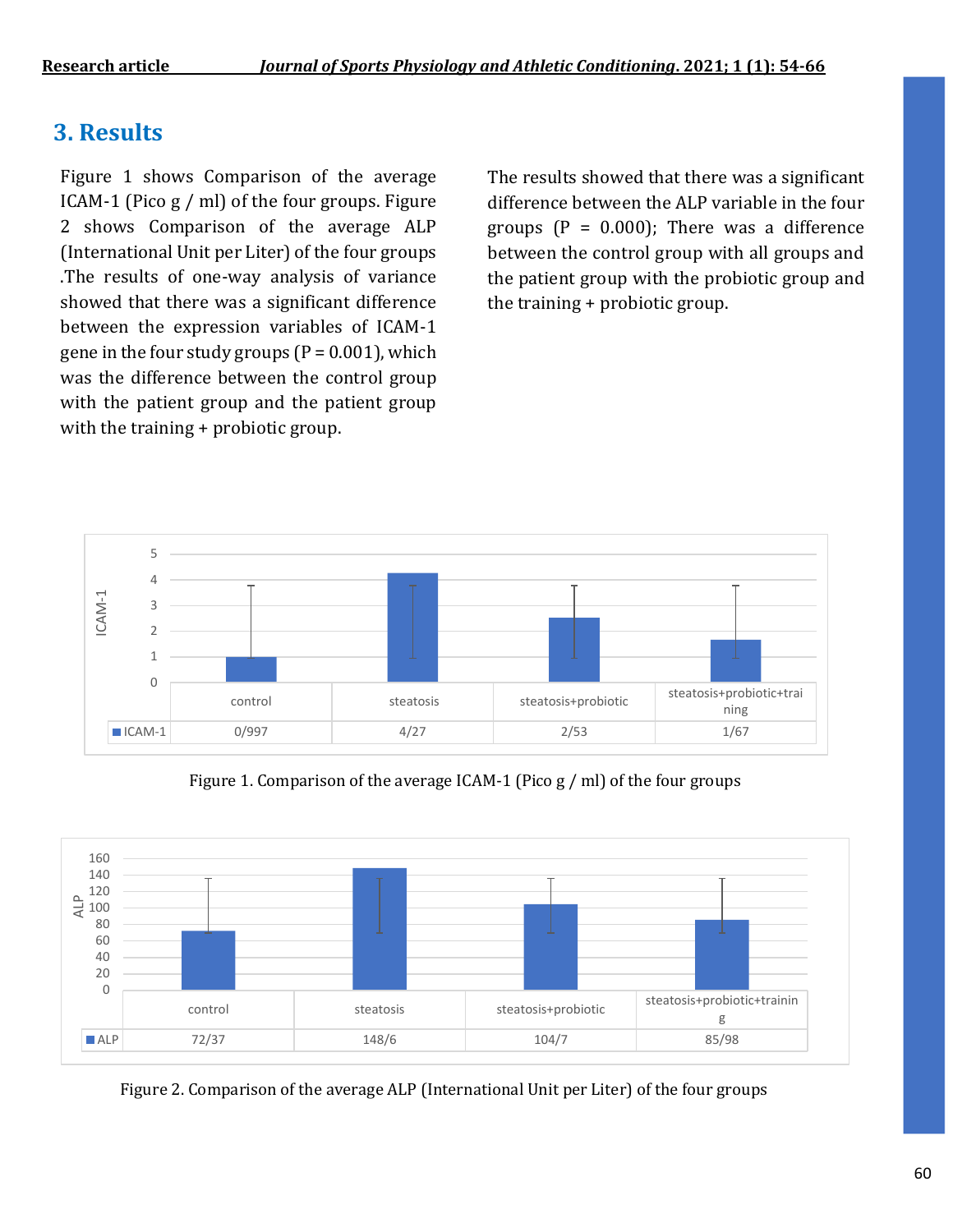# **4. Discussion**

The results showed that eight weeks of aerobic training with probiotics significantly reduced ICAM-1 gene expression in rats with non-alcoholic fatty liver disease compared to the modeled group (steatosis). The results of research by Rezazadeh et al. (2020) showed that probiotic consumption significantly reduced ICAM-1 in patients with metabolic syndrome (17). Sudhakaran et al. (2013) in a study reported a significant decrease in ICAM-1 in rats due to probiotic use (18). Nabi et al. (2016) also reported in a study that probiotic consumption significantly reduced ICAM-1 in atherosclerotic rabbits (19). Riyahi et al. (2017) in their study showed that eight weeks of swimming training and garlic consumption significantly reduced ICAM-1 in obese mice (20). Hosseini et al. (2017) also reported a significant decrease in ICAM-1 in obese postmenopausal rats due to eight weeks of intense intermittent training with curcumin (21), which is consistent with the results of the present study.Probiotic bacteria, along with other beneficial nutrients, appear to alter metabolic pathways and reduce endogenous cholesterol synthesis by fermenting dietary fiber and producing short-chain fatty acids such as acetic acid. Because inflammatory markers increase in heart disease, by controlling the level of inflammation as a risk factor for cardiovascular disease, the complications of the disease can be better controlled (22). Recent studies have shown that probiotics, including lactobacilli, are able to reduce inflammatory responses in animal models, possibly as a result of the effect of probiotics in improving lipid profile levels (23). Mishra et al. (2015) showed that probiotics have antioxidant power (24). These antioxidant effects are effective in preventing or reducing endothelial damage and inflammation by reducing LDL oxidation (25).

Regular training seems to inhibit the release of inflammatory mediators from adipose tissue by decreasing sympathetic stimulation and increasing anti-inflammatory cytokines, followed by a decrease in ICAM-1 concentration (26). Mechanisms of ICAM-1 reduction after training can depend on the amount of training, intensity, duration and frequency of training sessions. Decreased inflammatory index of ICAM-1 may be due to the antioxidant effects of aerobic training. Because free radicals increase ICAM-1 inflammatory mediator expression, Aerobic training by reducing anti-oxidative defenses can lead to a decrease in inflammatory markers (27).

Several studies confirm the effectiveness of IL-6 in increasing ICAM-1. Studies have shown that training, especially aerobic training, as well as probiotic supplementation have an effective role in reducing tumor necrosis factor alpha and interleukin-6; Therefore, it seems that reducing the levels of these inflammatory cytokines due to training is also effective in reducing ICAM-1. Reduction of proinflammatory factors also reduces the release of chemical mediators such as NF-KB, which can be effective in modulating inflammation. NF-KB is inactive in the cytoplasm and mediates ICAM-1 translation (26). Brevetti et al. (2001) reported an increase in ICAM-1 after maximum intensity training, which is not consistent with the results of a recent study (28).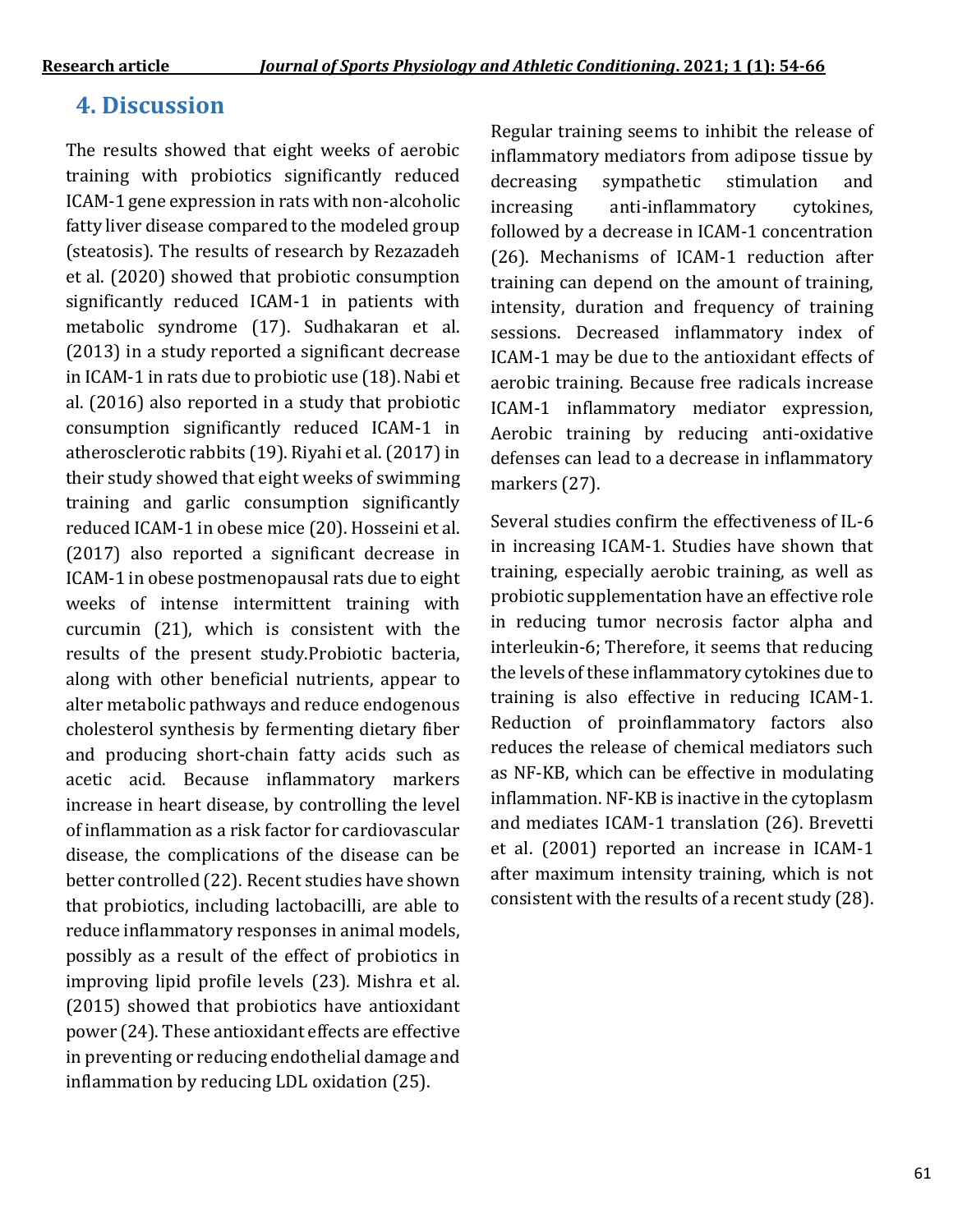Differences in the results of this study may be due to differences in the type of subjects, training protocol and the length of the research period. The Brevetti specimens had intermittent tremor and their training protocol was acute. Another result of the present study was a significant decrease in ALP due to eight weeks of aerobic training with the use of probiotics in rats with non-alcoholic fatty liver compared to the modeled group (steatosis). Consistent with the present results, a study conducted by Dubey et al. (2015) on mice showed that probiotic consumption reduced blood ALP levels (29).

Rostamizadeh et al (2017) reported in a study that probiotic consumption significantly reduced ALP in patients with non-alcoholic fatty liver disease compared to the modeled group (steatosis) (30). Famouri et al (2017) in a study of obese adolescents with non-alcoholic fatty liver showed that the levels of liver enzymes and cholesterol in the group that took probiotic capsules (Bacillus acidophilus) were much lower than in the control group (31). Probiotics improve liver function by reducing the activity of the bacterial urease enzyme in intestinal absorption of ammonia and toxins and reducing oxidative stress due to ammonia absorption, and possibly lower liver ALP enzyme levels because probiotics balance intestinal Increasing the digestibility of nutrients and increasing the immune response reduces intestinal toxins and therefore decreases the serum level of this enzyme by increasing its functions (32).

Probiotics can also be used to treat fatty liver by lowering circulating pro-inflammatory cytokines and lipopolysaccharides and reducing inflammation and thus reducing insulin resistance, preventing the destruction of pancreatic beta cells and lowering the level of cholesterol and harmful blood lipoproteins. On the other hand, aerobic training and muscle endurance training can improve NAFLD by activating lipolysis, increasing the regulation of UCP-1 (Uncoupling protein-1) and PPARγ (Peroxisome proliferator-activated receptor γ) and changes in adipocytokines (33). Guo et al. In a review article stated that aerobic training can be effective in improving NAFLD by reducing visceral and peripheral fat reserves and increasing the uptake of free fatty acids by the liver and inhibiting and modulating oxidative stress, inflammation and hepatic apoptosis (34).Training can also help reduce liver steatosis and prevent the progression of cirrhosis, and can be effective in improving insulin sensitivity, reducing insulin resistance, and cardiovascular health, which is the leading cause of death in these patients (35).Hosseini et al (2017) reported a significant decrease in ICAM-1 in obese postmenopausal rats due to eight weeks of intense intermittent training (21). The results of Khalesi et al. (2018) showed that there was no significant change in ALP in adults due to probiotic use (36), which is inconsistent with the results of the present study. The cause of this mismatch can be attributed to the type of subjects. Mousavi Nezhad et al. (2015) reported in a study that the use of probiotics significantly increased ALP rats with non-alcoholic fatty liver (8). The reason for this discrepancy can be due to differences in species and dose of probiotic bacteria consumed, intervention length, sample size and clinical characteristics of the subjects.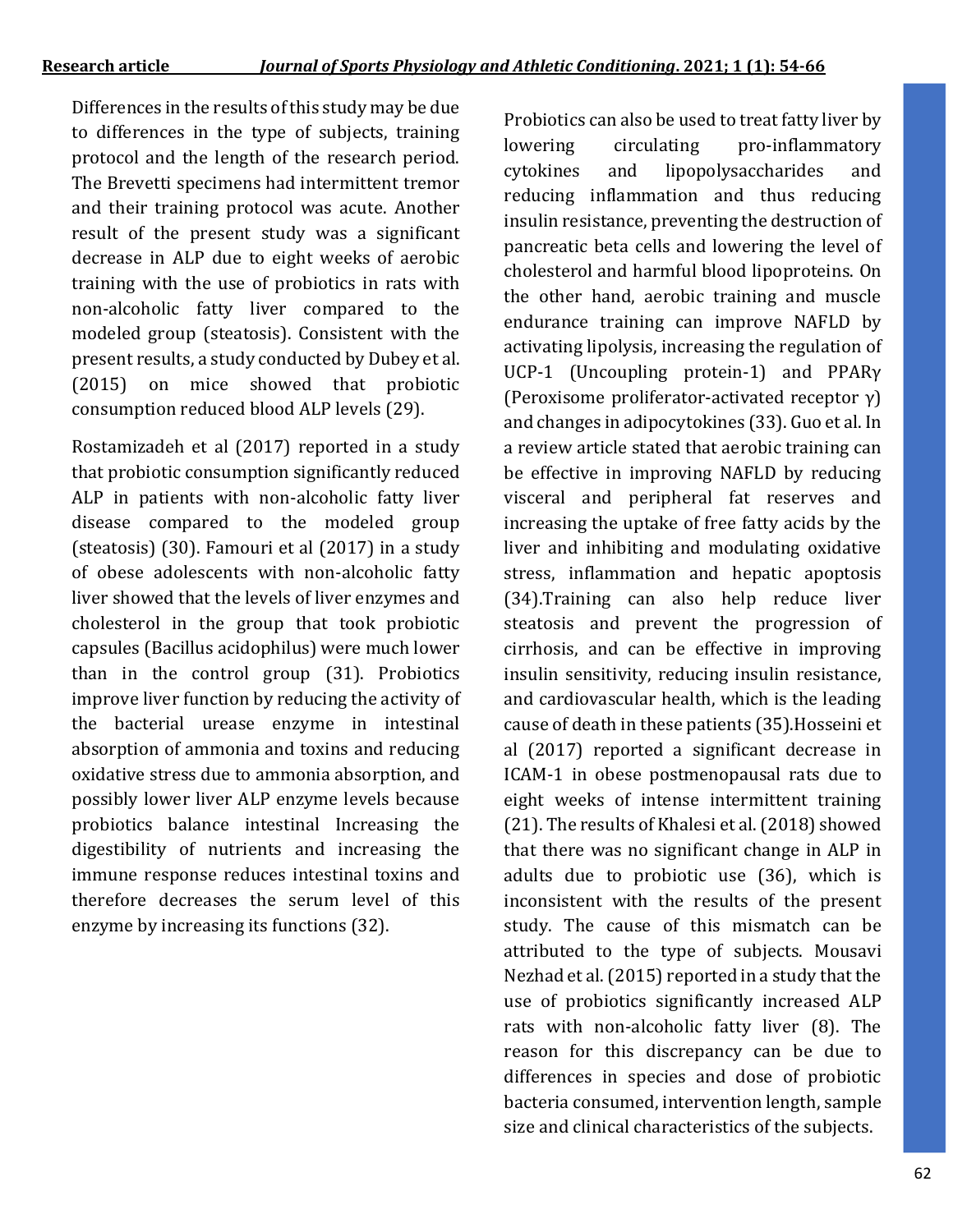### **Conclusion**

 The results of this study showed that aerobic training and probiotic consumption in rats with non-alcoholic fatty liver disease can affect the inhibition of adhesion molecules and significantly reduce ICAM-1 and ALP. Therefore, aerobic training can be a good solution to reduce fat stores, prevent inflammation and reduce non-alcoholic fatty liver disease, and the use of probiotics in the range of health, along with training can be effective in achieving better results and as an adjunctive therapy to be used for patients with NAFLD.

### **Acknowledgements**

The present study is the result of Samaneh Hadipoor's master's thesis, approved by Islamic Azad University, East Tehran Branch in 2020. The researcher expresses his gratitude and thanks to the professors of the Islamic Azad University, East Tehran Branch and the esteemed officials of the Sari Animal Laboratory who helped us in this project.

### **Funding**

This study did not have any funds.

## **Compliance with ethical standards**

**Conflict of interest** None declared.

**Ethical approval** The Ethics Committee of Islamic Azad University East Tehran Branch approved the study.

**Informed consent** Informed consent was obtained from all participants.

### **Author contributions**

Conceptualization: S.H.A., M.H., A.D.; Methodology: S.H.A., M.H., A.D.; Software: S.H.A., M.H., A.D.; Validation: S.H.A., M.H., A.D.; Formal analysis: S.H.A., M.H., A.D.; Investigation: S.H.A., M.H., A.D.; Resources: S.H.A., M.H., A.D.; Data curation: S.H.A., M.H., A.D.; Writing - original draft: S.H.A., M.H., A.D.; Writing - review & editing: S.H.A., M.H., A.D.; Visualization: S.H.A., M.H., A.D.; Supervision: S.H.A., M.H., A.D.; Project administration: S.H.A., M.H., A.D.; Funding acquisition: S.H.A., M.H., A.D.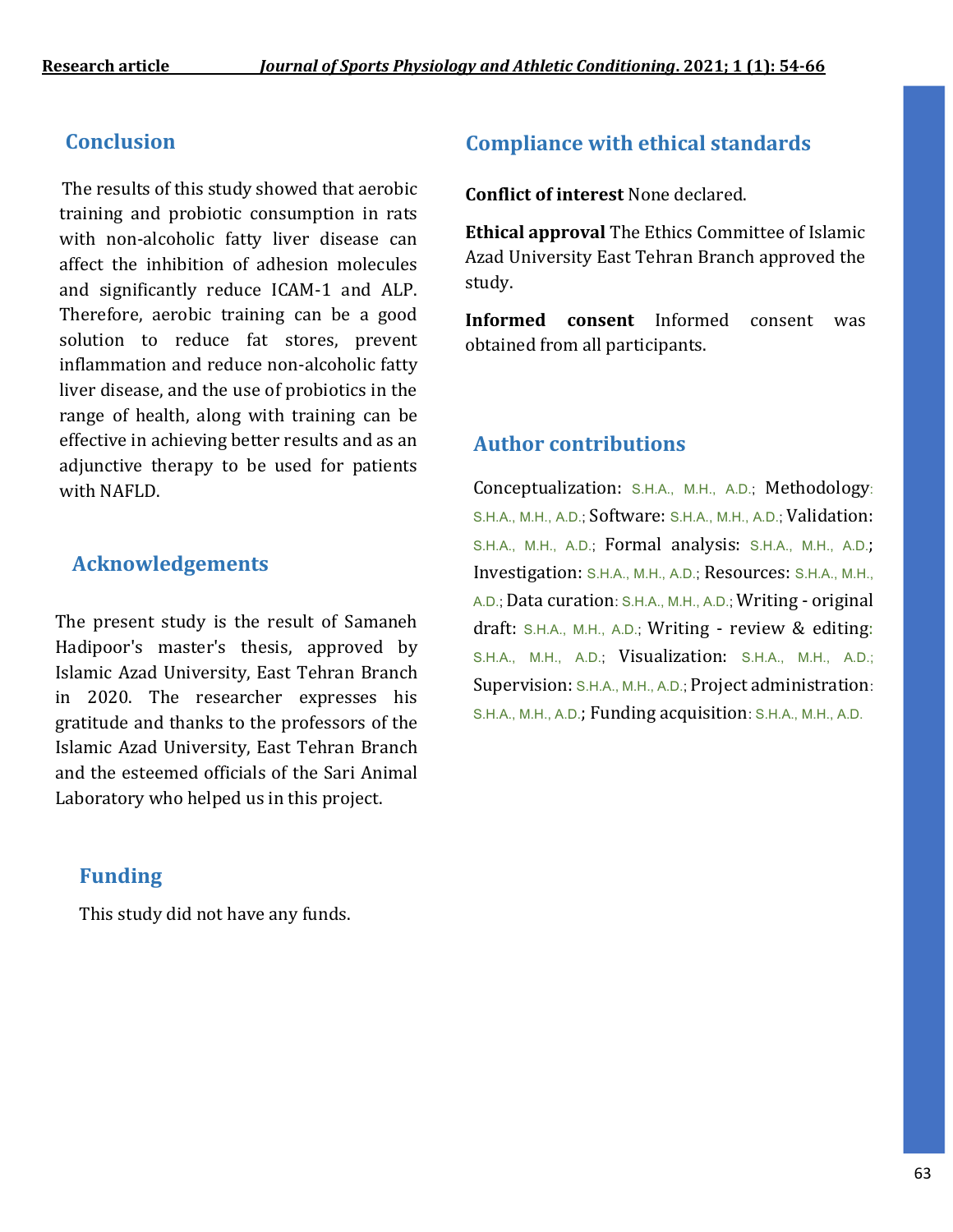## **References**

1. Farzanegi P, Pour Amin Z, Habibian M. Changes of Liver Trans-Aminases after a Period of Selected Aerobic Training in Postmenopausal Women. *Med Laboratory J* 2014; 8(1): 22-8. URL: [http://mlj.goums.ac.ir/article-1-](http://mlj.goums.ac.ir/article-1-406-en.html) [406-en.html](http://mlj.goums.ac.ir/article-1-406-en.html)

2. Bacchi E, Negri C, Targher G, Faccioli N, Lanza M, Zoppini G, Zanolin E, Schena F, Bonora E, Moghetti P. Both resistance training and aerobic training reduce hepatic fat content in type 2 diabetic subjects with nonalcoholic fatty liver disease (the RAED2 Randomized Trial). Hepatology. 2013 Oct;58(4):1287- 95. doi: 10.1002/hep.26393. Epub 2013 Aug 22. PMID: 23504926.

3. Masarone M, Federico A, Abenavoli L, Loguercio C, Persico M. Non alcoholic fatty liver: epidemiology and natural history. Rev Recent Clin Trials. 2014;9(3):126- 33. doi: 10.2174/1574887109666141216111143. PMID: 25514916.

4. Liu Z, Que S, Xu J, Peng T. Alanine aminotransferaseold biomarker and new concept: a review. Int J Med Sci. 2014 Jun 26;11(9):925-35. doi: 10.7150/ijms.8951. PMID: 25013373; PMCID: PMC4081315.

5. Eschen O, Christensen JH, Toft E, Schmidt EB. Soluble adhesion molecules and marine n-3 fatty acids in patients referred for coronary angiography. Atherosclerosis. 2005 Jun;180(2):327-31. doi: 10.1016/j.atherosclerosis.2004.12.006. Epub 2005 Jan 24. PMID: 15910859.

6. Lin G, Duan X, Cai X, Tian L, Xu Z, Fan J. Hepatocyte steatosis increases the expression of adhesion molecules in endothelial cells. *Asian Biomedicine* 2010; 4(5): 757-63. DOI: 10.2478/abm-2010-0098

7. Lebda MA. Acute Iron Overload and Potential Chemotherapeutic Effect of Turmeric in Rats. *Int J Pure App Biosci* 2014; 2(2):86-94.I SSN: 2320 – 7051 INTERNATIONAL JOURNAL OF PURE & APPLIED **BIOSCIENCE** 

8. Mousavi Nezhad S A, Jafari P, Tajabadi Ebrahimi M, Zilabi R. The Effect of Iran Probiotic Fermented Milk Beverage on Cholesterol and Liver Function Biomarkers of Rat. J Police Med. 2015; 4 (1) :49-56 URL: [http://jpmed.ir/article-1-321-en.html.](http://jpmed.ir/article-1-321-en.html)

9. Thoma C, Day CP, Trenell MI. Lifestyle interventions for the treatment of non-alcoholic fatty liver disease in adults: a systematic review. J Hepatol. 2012 Jan;56(1):255-66. doi: 10.1016/j.jhep.2011.06.010. Epub 2011 Jul 1. PMID: 21723839.

10. Lata J, Jurankova J, Kopacova M, Vitek P. Probiotics in hepatology. World J Gastroenterol. 2011 Jun 28;17(24):2890-6. doi: 10.3748/wjg. v17.i24.2890. PMID: 21734800; PMCID: PMC3129503.

11. Lye HS, Kuan CY, Ewe JA, Fung WY, Liong MT. The improvement of hypertension by probiotics: effects on cholesterol, diabetes, renin, and phytoestrogens. Int J Mol Sci. 2009 Aug 27;10(9):3755-75. doi: 10.3390/ijms10093755. PMID: 19865517; PMCID: PMC2769158.

12. Iacono A, Raso GM, Canani RB, Calignano A, Meli R. Probiotics as an emerging therapeutic strategy to treat NAFLD: focus on molecular and biochemical mechanisms. J Nutr Biochem. 2011 Aug;22(8):699-711. doi: 10.1016/j.jnutbio.2010.10.002. Epub 2011 Feb 2. PMID: 21292470.

13. Nabavi S, Rafraf M, Somi MH, Homayouni-Rad A, Asghari-jafarabadi M. The effects of probiotic yogurt on metabolic factors in nonalcoholic fatty liver disease. *SJKU* 2016; 20 (6):12-25. PMID: 25306266 DOI: 10.3168/jds.2014-8500

14. Rafraf M, Nabavi S, Somi M, Homayouni-Rad A, Asghari-Jafsrabadi M. Effect of Probiotic Yogurt on Enzymes and Ecogenisity of Liver in Individuals with non-Alcoholic Fatty Liver Disease: A Double-Blind Randomized Controlled Clinical Trial. *J Adv Med Biomed Res* 2015; 23 (99):25-38. PMID: 25306266 DOI: 10.3168/jds.2014-8500.

15. Shirvani H, Aslani J. The effects of high-intensity interval training vs. moderate-intensity continuous training on serum irisin and expression of skeletal muscle PGC-1α gene in male rats. Tehran Univ Med J. 2017; 75 (7) :513-520 URL: <http://tumj.tums.ac.ir/article-1-8337-en.html>

16. Wong VW, Chu WC, Wong GL, Chan RS, Chim AM, Ong A, Yeung DK, Yiu KK, Chu SH, Woo J, Chan FK, Chan HL. Prevalence of non-alcoholic fatty liver disease and advanced fibrosis in Hong Kong Chinese: a population study using proton-magnetic resonance spectroscopy and transient elastography. Gut. 2012 Mar;61(3):409- 15. doi: 10.1136/gutjnl-2011-300342. Epub 2011 Aug 16. PMID: 21846782.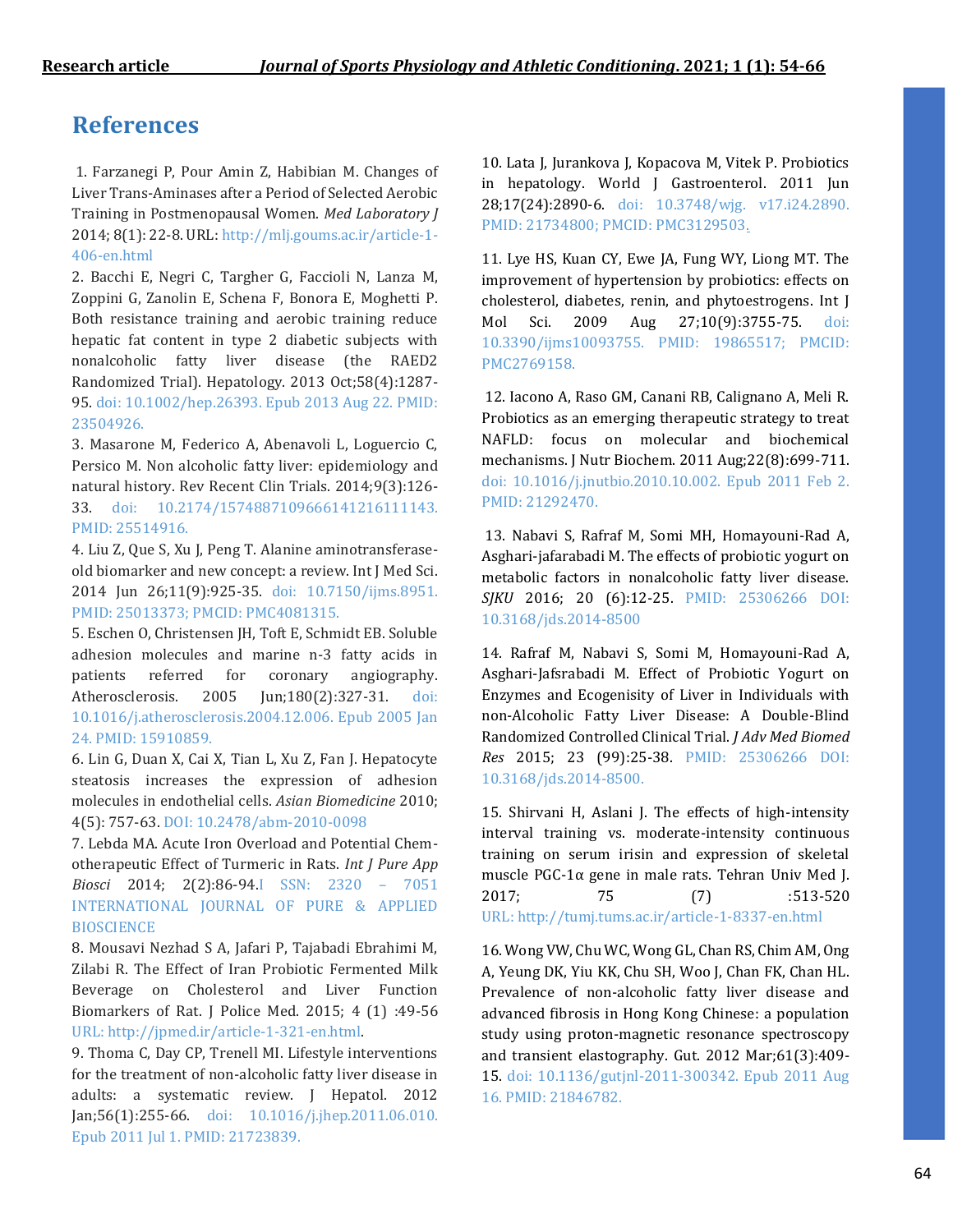17. [Rezazadeh](https://www.sciencedirect.com/science/article/abs/pii/S0899900718303411#%21) L, [PourghassemGargari](https://www.sciencedirect.com/science/article/abs/pii/S0899900718303411#%21) B, [AsghariJafarabadi](https://www.sciencedirect.com/science/article/abs/pii/S0899900718303411#%21) M, [Alipour](https://www.sciencedirect.com/science/article/abs/pii/S0899900718303411#%21) B. Applied nutritional investigation Effects of probiotic yogurt on glycemic indexes and endothelial dysfunction markers in patients with metabolic syndrome*. Nutrition* 2019; 62:162-168.. PMID: 31653483

18. Aparna Sudhakaran V, Panwar H, Chauhan R, Duary RK, Rathore RK, Batish VK, Grover S. Modulation of antiinflammatory response in lipopolysaccharide stimulated human THP-1 cell line and mouse model at gene expression level with indigenous putative probiotic lactobacilli. Genes Nutr. 2013 Nov;8(6):637-48. doi: 10.1007/s12263-013-0347-5. Epub 2013 Jun 2. PMID: 23728791; PMCID: PMC3824826.

19. Nabi X, Ma C, Manaer T*.* Anti-atherosclerotic effect of traditional fermented cheese whey in atherosclerotic rabbits and identification of probiotics. *BMC Complement Altern Med* 2016; 16(309). PMCID: PMC4995647 PMID: 27553960

20. Riyahi Malayeri S, Kaka Abdullah Shirazi S, Behdari R, mousavi Sadati K. Effect of 8-week Swimming training and garlic intake on serum ICAM and VCAM adhesion molecules in male obese rats. *JSSU* 2019; 26 (10):867- 878 DOI: https://doi.org/10.18502/ssu.v26i10.478

21. Hosseini M, Akbari gora F. Effect of Eight Weeks Intermittent Medium Intensity Training with Curcumin Intake on Serum Levels of ICAM-1 and VCAM-1 in Menopause Fat Rats. JRUMS. 2017; 16 (5) :409-420 URL: <http://journal.rums.ac.ir/article-1-3687-en.html>

22. Brown CT, Davis-Richardson AG, Giongo A, Gano KA, Crabb DB, Mukherjee N, Casella G, Drew JC, Ilonen J, Knip M, Hyöty H, Veijola R, Simell T, Simell O, Neu J, Wasserfall CH, Schatz D, Atkinson MA, Triplett EW. Gut microbiome metagenomics analysis suggests a functional model for the development of autoimmunity for type 1 diabetes.

PLoS One. 2011;6(10):e25792. doi: 10.1371/journal.pone.0025792. Epub 2011 Oct 17. PMID: 22043294; PMCID: PMC3197175.

23. Nilsson A, Ostman E, Preston T, Björck I. Effects of GI vs content of cereal fibre of the evening meal on glucose tolerance at a subsequent standardized breakfast. Eur J Clin Nutr. 2008 Jun;62(6):712-20. doi: 10.1038/sj.ejcn.1602784. Epub 2007 May 23. PMID: 17522615.

24. Mishra V, Prasad DN. Application of in vitro methods for selection of Lactobacillus casei strains as potential probiotics. Int J Food Microbiol. 2005 Aug 15;103(1):109-15. doi:

10.1016/j.ijfoodmicro.2004.10.047. PMID: 16040148.

25. Conraads VM, Beckers P, Bosmans J, De Clerck LS, Stevens WJ, Vrints CJ, Brutsaert DL. Combined endurance/resistance training reduces plasma TNFalpha receptor levels in patients with chronic heart failure and coronary artery disease. Eur Heart J. 2002 Dec;23(23):1854-60. doi: 10.1053/euhj.2002.3239. PMID: 12445534.

26. Ding YH, Young CN, Luan X, Li J, Rafols JA, Clark JC, McAllister JP 2nd, Ding Y. Exercise preconditioning ameliorates inflammatory injury in ischemic rats during reperfusion. Acta Neuropathol. 2005 Mar;109(3):237- 46. doi: 10.1007/s00401-004-0943-y. Epub 2004 Dec 23. PMID: 15616790.

27. Abednatanzi H, Choopani Z. The effect of six weeks of high intensity interval training (hiit) on plasmatic levels of cellular adhesion molecules (icam-1) and lipid profile in young overweight women. *Int Res J Appl Basic Sci* 2014; 8(11): 2082- 8. URL: http://jmj.jums.ac.ir/article-1-35-en.html

28. Brevetti G, De Caterina M, Martone VD, Ungaro B, Corrado F, Silvestro A, de Cristofaro T, Scopacasa F. Exercise increases soluble adhesion molecules ICAM-1 and VCAM-1 in patients with intermittent claudication. Clin Hemorheol Microcirc. 2001;24(3):193-9. PMID: 11455059.

29. Dubey V, Ghosh K, Bishayee A. Probiotic pediococcus pentosaceus strain GS4 alleviates azoxymethane induced toxicity in mice. *Nutr. Res* 2015; 35(10): 921- 929. PMID: 26319614 DOI: 10.1016/j.nutres.2015.08.001

30. Rostamizadeh P, Mazloom Z. The Effect of Licorice and Probiotics on Nonalcoholic Fatty Liver Disease (NAFLD): A Systematic Review. *Int J Nutr Sci* 2019; 4(4):163-169. doi: 10.30476/IJNS.2019.84178.1042

31. Famouri F, Shariat Z, Hashemipour M, Keikha M, Kelishadi R. Effects of Probiotics on Nonalcoholic Fatty Liver Disease in Obese Children and Adolescents. J Pediatr Gastroenterol Nutr. 2017 Mar;64(3):413-417. doi: 10.1097/MPG.0000000000001422. PMID: 28230607.

32. Yeo J, Kim KI. Effect of feeding diets containing an antibiotic, a probiotic, or yucca extract on growth and intestinal urease activity in broiler chicks. Poult Sci. 1997 Feb;76(2):381-5. doi: 10.1093/ps/76.2.381. PMID: 9057222.